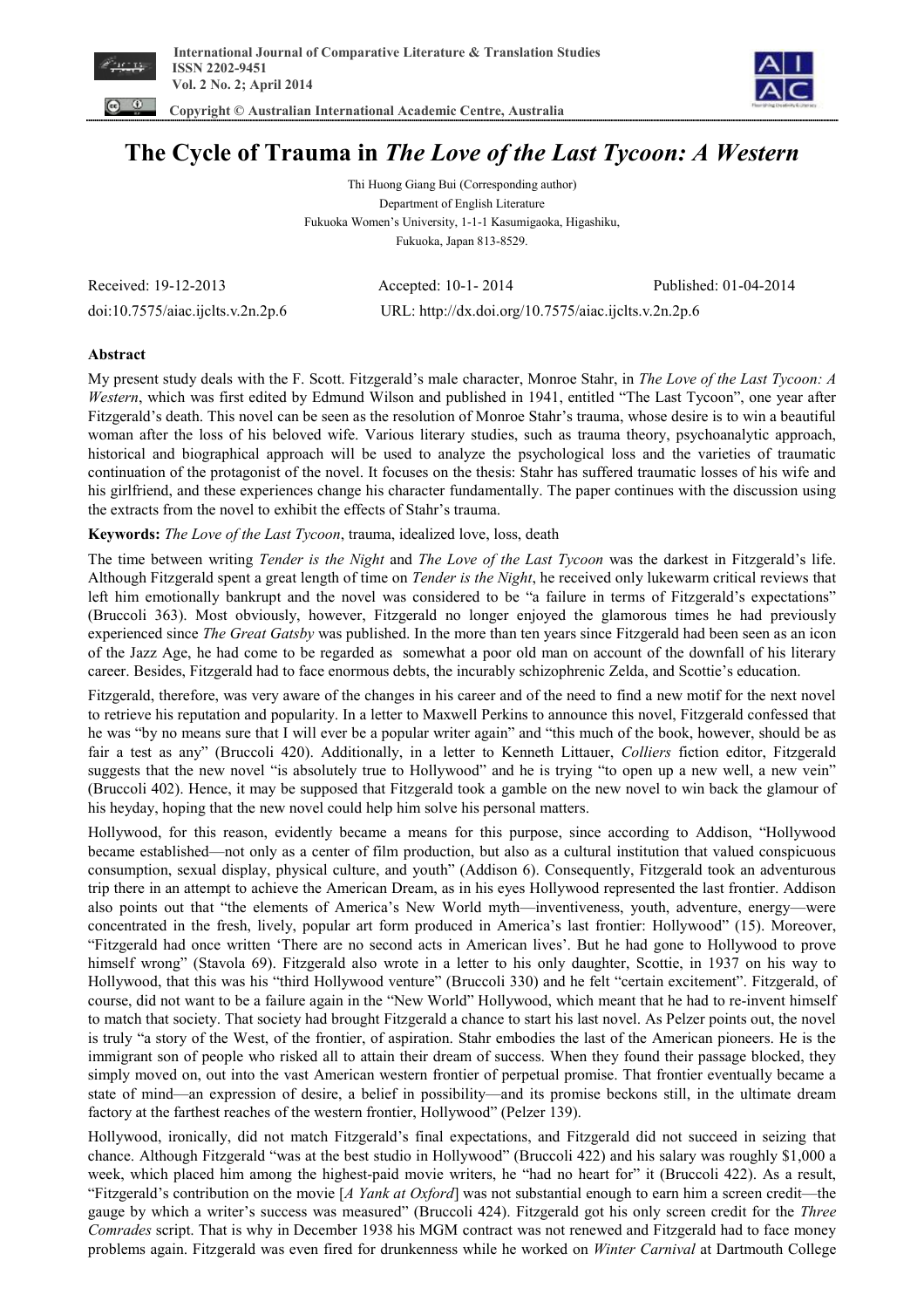in 1939. Aaron Latham also indicates that "Hollywood had Scott Fitzgerald down as a drunk […] and there were recurrent bouts during Fitzgerald's Hollywood years, from 1937 to his death in 1940, when all his days seemed to be caught up in a drunken party which would not end, when he went on making a fool of himself day after day. Toward the end he couldn't find work" (vii). As a result, Fitzgerald could not "prove himself wrong" as he failed in his dream of restoring his fame and reputation, and suffered a fatal heart attack in 1940 while he was writing *The Love of the Last Tycoon*.

Fitzgerald never became a successful screenwriter may have resulted partly **f**rom the fact that he "lacked the necessary autonomy to unleash his talents" (Pelzer 132), but Hollywood obviously provided him with the backdrop and a new theme for his last novel which was "about the last American frontier, where immigrants and sons of immigrants pursued and defined the American dream. It is appropriate that these tycoons made movie westerns: they too were pioneers" (Bruccoli xvii). In addition, *The Love of the Last Tycoon* is considered an unfinished masterpiece by many. Edmund Wilson asserts that it is "Fitzgerald's most mature piece of work" and "far and away the best novel we have had about Hollywood" (Bruccoli lxxv). John Chamberlain's note about Fitzgerald's Stahr also points out that "this man is not only a movie man: he is the talented American business executive in any sphere" (Bruccoli lxxvi). On the other hand, it is supposed "to be a tragic novel" (Stavola 69) of a heroic producer who was committed to increasing the artistic level of the developing film industry. Consequently, we can say that the novel exhibits the tragic life of a very masculine and successful man in Hollywood. As Pelzer points out, "Fitzgerald dissects the Hollywood film industry, that purveyor of myths and dreams and that last western frontier, to expose the debased, materialistic power that ultimately destroys the icon of American success—the self-made man" (131). Moreover, "Fitzgerald even manages to bridge the gap between Stahr the wary [sic] and disenchanted man of experience and Stahr the passionate lover. As a matter of fact, that disjunction is close to the center of interest in the book, which is concerned with a man, like Fitzgerald himself, who had loved and lost and who, without ever recovering from the jolt, becomes a different person" (Fahey 122). That loss clearly has fundamentally changed Stahr since the loss of his dead wife, leading to the emotional stress and his identity disorder.

Taking this historical and critical background into account, I would argue that it is desirable to examine *The Love of the Last Tycoon* and its hero using the theoretical framework of trauma theory, the psychoanalytic approach and gender theory, proposing a traumatic loss suffered by the hero. It is here that we can find effects of the traumatic loss experienced by a truly masculine hero, Monroe Starh, when he feels miserable over the death of his wife and Kathleen, his lover. Moreover, "his continued love of life, his daily defiance of death, and his victory over the ghosts of the past, as evinced in his love for Kathleen, deepens the pathos to tragedy" (Fahey 122). Although in *The Love of the Last Tycoon* he has managed to resolve many of the gender anxieties of the previous novels, Fitzgerald endeavored to recycle the motif that he used successfully in his previous novels, the death of the American Dream. *The Love of the Last Tycoon*, therefore, can be seen as a continuation of Fitzgerald's traumatic fictional narratives exhibiting the losses of idealized women, the failure of artistic commitments and the death of the hero. "In Monroe Stahr, Fitzgerald embodies the failure of a man ambitious for power and desirous of love to humanize his society enough to live in fulfillment himself" (Callahan 210), and this book is about "the struggle to abandon illusions and enter into life" (Callahan 203).

It is significant, however, that Fitzgerald in Hollywood differed widely from the man of the 1920s who had been an icon of the Jazz generation. Fitzgerald was no longer a celebrity in New York City. He became a traumatized old man burdened with debts. "When he went to work for M-G-M, he was more than \$22,000 in debt: \$12,511.69 to Ober; \$1,150 to Perkins; and at least another \$9,000 to Scribners in loans and advances. The value of his life insurance policy had been reduced to \$30,000. He was behind in the payments to Highland Hospital, where the annual charges for Zelda were \$6,780 in 1938" (Bruccoli 419). It is likely that he had no choice but to work hard to pay these debts and support his family, especially the charges for Zelda's treatment. Nevertheless, Fitzgerald could not overcome his money troubles and "he still owed Scribners more than \$5,000 at his death" (Bruccoli 420). At the time of starting his novel, 1939, Fitzgerald wrote a letter to Zelda and said "I'm almost penniless" (Bruccoli 412). Therefore, this novel must be seen partly as Fitzgerald's attempt to solve the money problems that had haunted him in the final years of his life.

What is more, Fitzgerald's relationship with Zelda became worse and worse. In a letter to Dr. Carroll in 1939, Fitzgerald wrote "She [Zelda] has cost me everything a woman can cost a man—his health, his work, his money" (Bruccoli 418). Zelda's mental illness had progressed and she spent most of her time in asylums or in the care of her mother and sisters. Their interactions were limited by her illness and his work. Therefore, the void left by the absence of Zelda from his life left room for someone new. In the summer of 1937 Fitzgerald met Sheila Graham, a young gossip columnist, who would replace Zelda as Fitzgerald's companion. Though Graham brought a new life for Fitzgerald at the very time he was writing "I just loved you—you brought me everything" or "now for over two years your image is everywhere […] You are the finest. You are something all by yourself…I will have my last time with you, though you won't be there...I love you utterly and completely" (Bruccoli 421-422), nevertheless, Fitzgerald, like Monroe Stahr, was still traumatized by the fact that he had lost Zelda, who seemed to be his idealized love for most of his life. Fitzgerald wrote openly of death to Graham: "I want to die, Sheila, and in my own way. I used to have my daughter and my poor lost Zelda" (Bruccoli 421-422). Fitzgerald "went back to Hollywood in July, 1937, to fulfill his responsibilities to Zelda, now permanently gone from him, and to his daughter; but he moved west also to establish an independent attitude toward the past so that he could, when the opportunity presented itself, live and write in a new context" (Callahan 200-201).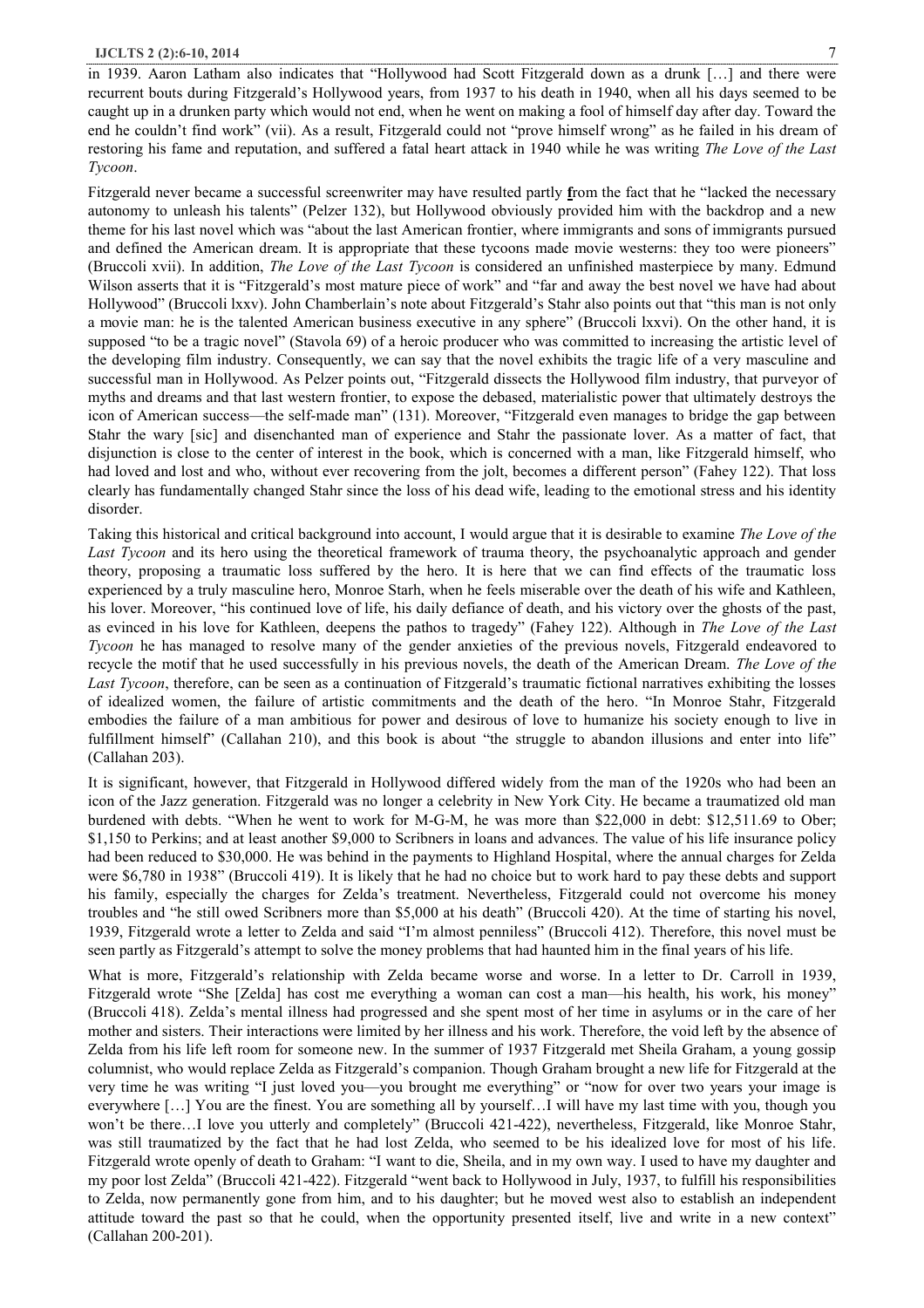One other significant detail of the novel is that its hero, Monroe Stahr, is a creative reflection of the real Hollywood executive, Irving Thalberg, as Fitzgerald once acknowledged. Fitzgerald met Irving Thalberg, who was considered the "boy wonder" of the movie industry in January 1927. Irving Thalberg was "head of production at Universal when he was twenty and died in 1936 at thirty-seven" (Bruccoli 462). Fitzgerald once confessed that "Thalberg has always fascinated me. His peculiar charm, his extraordinary good looks, his bountiful success, the tragic end of his great adventure. The events I have built around him are fiction, but all of them are things which might very well have happened, and I am pretty sure that I saw deep enough into the character of the man so that his reactions are authentically what they would have been in life. So much so that he may be recognized—but it will also be recognized that no single fact is actually true. For example, in my story he is unmarried or a widower, leaving out completely any complication with Norma" (Bruccoli 409). As clearly seen from the novel, Stahr, a powerful producer, cannot escape from the loss of his beloved. As a result, the outcome of his conflict is a depressed yearning for the lost person, wandering through life to find the reflection of his dead wife. Fitzgerald's most masculine hero, Stahr, like Fitzgerald's own creative figure, at last meets a tragic end indeed.

In a letter to Norma Shearer, Thalberg's wife, Fitzgerald wrote "though the story is purely imaginary perhaps you could see it as an attempt to preserve something of Irving. My own impression shortly recorded but very dazzling in its effect on me, inspired the best part of the character of Stahr […] I invented a tragic story and Irving's life was, of course, not tragic except his struggle against ill health, because no one has ever written a tragedy about Hollywood" (Bruccoli 462). Similarly, Norma reported that "Monroe Stahr was not at all like her husband" (Bruccoli 462). It is not difficult to understand Norma's objection because Fitzgerald definitely "had not attempted to write a biographical novel about Irving Thalberg" (Bruccoli 462). However, Stahr can be seen as the most complete hero in Fitzgerald's literary career with his inevitably tragic fate.

As Callahan points out, "Fitzgerald embodied in his tissues and nervous system the fluid polarities of American experience: success and failure, illusion and disillusion, dream and nightmare" (Callahan 1). As a result, Stahr is the most convincing character in Fitzgerald's literary career. Monroe Stahr, like Fitzgerald's other heroes in his previous novels, endeavors to pursue the American dream. Specifically, "Monroe Stahr, like Jay Gatsby, is an idealist destroyed by the corruption of his own dream. Like Gatsby, Stahr is a self-made man. He rises from the obscurity of a Jewish ghetto in the Bronx, New York, to become the ultimate purveyor of dreams. Indeed, he embodies the American Dream of Success, and he believes in the system that has enabled his self-creation" (Pelzer 139). Clearly, Stahr partly achieves his dream when he becomes a very powerful and successful executive. However, "without contact and love, it seems a man must parcel himself out in small perishable pieces until there is nothing left for any action or any relationship. Stahr's tragedy is that he acts as if the legend about himself as irreplaceable executive were all fact and no rhetoric. Desire for power and a sense of responsibility for his culture have led him away from the intimate needs of his personality" (Callahan 210). Stahr is also destroyed by his obsessive pursuit of happiness with a woman who was a mirror image of his dead wife. Stahr's fate turns out to be Gatsby's, as they both lose their love and end up dying, suggesting a traumatic continuation in Fitzgerald's last novel. Obviously, Stahr's tragic fate, if one adopts critical conception from LaCapra and Caruth, is concerned with the unspeakable loss of his wife. Even though he transfers the love for his wife to another woman, he cannot heal the scar in his mind and recover from this trauma, thus showing his split identity in life.

As in *The Great Gatsby*, Fitzgerald uses the voice of first-person narrator to tell the story. Fitzgerald writes at one point in the novel that "this is Cecelia taking up the narrative in person" (77). In a 1939 letter to Kenneth Littauer, Fitzgerald revealed that "The Story occurs during four or five months in the year 1935. It is told by Cecelia, the daughter of a producer named Bradogue in Hollywood. Cecelia is a pretty, modern girl neither good nor bad, tremendously human" (Bruccoli 408). The reason Fitzgerald chose Cecelia as the narrator is because "I think I know exactly how such a person would react to my story. She is of the movies but not in them. She probably was born the day The Birth of a Nation was previewed and Rudolf Valentino came to her fifth birthday party. So she is, all at once, intelligent, cynical but understanding and kindly toward the people, great or small, who are of Hollywood", as he admitted (Bruccoli 409). Similarly, as the narrator, Cecelia Brady observes that "though I haven't ever been on the screen I was brought up in pictures" (3). It seems that Cecelia is a perfect narrator for the story because she can genuinely understand the Hollywood community. It is she who "sees the events in the story of Monroe Stahr, a great motion-picture producer, [and] tells with adolescent anguish of Stahr's double devotion: to work and to memory of his dead wife Minna" (Fahey 121). Stahr, therefore, becomes a vivid masculine figure in the loving view of the beholder, Cecelia, who has long had illusions about him and idealizes him in every way.

Stahr works in the studio, which can be considered as a "fairyland" and "the torn picture books of childhood, like fragments of stories dancing in an open fire" (25). Hollywood, on the other hand, seems to be strange and weird to ordinary people. As Cecelia comments, "some of the English teachers who pretended an indifference to Hollywood or its products really hated it. Hated it way down deep as a thread to their existence" (3). Hollywood is like a mysterious world: "you can take Hollywood for granted like I did, or you can dismiss it with the contempt we reserve for what we don't understand. It can be understood too, but only dimly and in flashes. Not half a dozen men have ever been able to keep the whole equation of pictures in their heads. And perhaps the closest a woman can come to the set-up is to try and understand one of those men" (3). Stahr, therefore, can be regarded as a legend in this mysterious land, showing both his contribution to this place and the power of his work.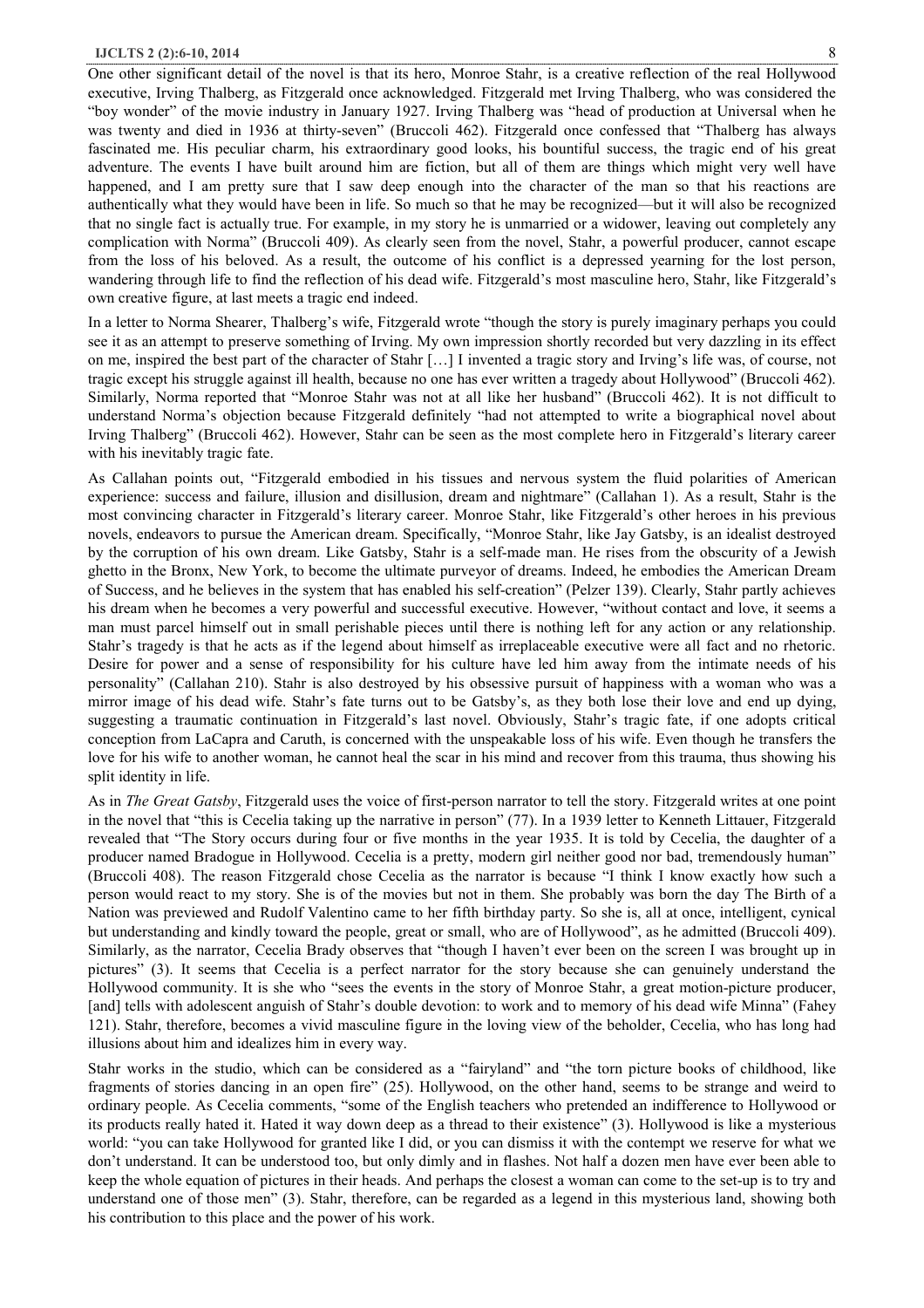Structurally and figuratively, Stahr has a "symbolic status as representative American hero" and "he is the Andrew Carnegie, the Cornelius Vanderbilt, the John Jacob Astor of his day" (Pelzer 139). Stahr's life is a truly traditional ragsto-riches story which derives from a foundational American myth. Like Jay Gatsby, Stahr's childhood and education remain mysterious. According to the narrator, "though Stahr's education was founded on nothing more than a nightschool course in stenography, he had a long time ago run ahead through trackless wastes of perception into fields where very few men were able to follow him" (18). According to Pelzer, "Stahr has climbed from poverty and obscurity by a combination of hard work, shrewd instincts, and an utterly unflinching belief in his inevitable success" (Pelzer 139) and that is why Stahr, as the narrator reveals, "had flown up very high to see, on strong wings when he was young. And while he was up there he had looked on all the kingdoms, with the kind of eyes that can stare straight into the sun" (20). Besides, Stahr is also described as an angel "beating his wings tenaciously—finally frantically—and keeping on beating them he had stayed up there longer than most of us, and then, remembering all he had seen from his great height of how things were, he had settled gradually on earth" (20). In addition, Stahr "saw a new way of measuring our jerky hopes and graceful rogueries and awkward sorrows, and that he came here from choice to be with us to the end" (21). It is clear that after working hard, Stahr becomes "a money man among money men" (45), having lunch with Danish Prince Agge (44) and receives a phone call alleged to be from the president of the United States (83).

Additionally, Stahr exhibits his powers not only through his eyes but also through his work. He has been depicted as "a marker in industry like Edison and Lumiere and Griffith and Chaplin. He led pictures way up past the range and power of the theatre, reaching a sort of golden age before the censorship in 1933" (28). In a conference with writers Rose Meloney and Wylie White, supervisor Joe Rienmund, and director John Broaca, Stahr shows his dissatisfaction with a script scheduled for production and offers suggestion for improvement. Stahr also instructs the conferees of what kind of story could attract the public, and "the story we bought had shine and glow—it was a happy story" (39). In order to improve the film, Stahr is willing to replace director Red Ridingwood because Red cannot handle the star actress in his movie. Stahr tells Prince Agge that "I'm the unity". By that he means he wants to unite the whole studio together. Stahr believes that he can handle his studio and unite everyone to produce the best art forms. A powerful producer, Stahr, however, exhibits the insecurity of an ego injury as the loss of his wife becomes a haunted longing: she is projected, imagined and transferred to a new existence.

The narrator sees Stahr's power through "worshipping eyes" (Callahan 203). She thinks that "his dark eyes took me in, and I wondered what they would look like if he fell in love. They were kind, aloof and, though they often reasoned with you gently, somewhat superior" (15) and "I never dared look quite away from him or quite at him, unless I had something important to say—and I knew he affected many other people in the same manner" (15). In a flood, when Stahr "took a tentative step to see if the weakness had gone out of his knees […] men began streaming by him—every second one glancing at him smiling speaking Hello Monroe…Hello Mr. Stahr…wet night Mr. Stahr…Monroe…Monroe…Stahr…Stahr….Stahr" (27). At that moment, he is "like the Emperor and the Old Guard. There is no world so but it has its heroes and Stahr was the hero" (27). However, Stahr seems to be a lonely emperor in his small world, as the trauma of his loss of his beloved has overwhelmed his mind. In reality, Stahr wants to hide everything that reminds him of his dead wife, but he seems not to be able to recover from the pain of the past.

Stahr does not love Cecelia but instead finds a woman who looks like his dead wife. Kathleen Moore can be seen the object of Stahr's romantic pursuit. "Since Kathleen resembles Minna, Stahr's dead wife, the new is not completely new. And obviously the different person who finds Kathleen on a studio lot is still very much the same man as the one who loved Minna" (Fahey 122). It seems that "a love affair between Stahr and Thalia [Katheleen], an immediate, dynamic, unusual, physical love affair" (Bruccoli 410) can show another facet in Stahr's life and, of course, "this love affair is the meat of the book" (Bruccoli 410). In a flood, Stahr sees that "on top of a huge head of the god Siva, two women were floating down the current of an impromptu river" (26) and one of them has "the face of his dead wife, identical even to the expression" (26). "Across the four feet of moonlight the eyes he knew looked back at him, the curl blew a little on a familiar forehead, the smile lingered changed a little according to pattern, the lips parted—the same. An awful fear went over him and he wanted to cry aloud" (26). At this time, Stahr seems to lose his power and one just sees him as a poor husband who has lost his wife long ago. As Callahan points out, "Again we watch the division of manhood, strong and individual in the world, but weak and prosaic with a woman" (Callahan 209).

Evidently, Stahr seems to have been traumatized by the loss of his wife for a long time. According to Callahan, Gatsby, Diver, and Stahr "raise adolescent fantasy to the level of life's imperative. Internalized, the fantasies replace that American world to which they are similar but not identical in the first place" (Callahan 212). As can be seen from the novel, on his way back from the commissary and looking for a young actor and his girl, Stahr feels that "little by little he was losing the feel of such things, until it seemed that Minna had taken their poignancy with her; his apprehension of splendor was fading so that presently the luxury of eternal mourning would depart" (62). He tries desperately to meet Kathleen again, suggesting that he wants to meet his dead wife once more. Even though Stahr has a chance to talk with Kathleen, he still "felt a curious loneliness […] It was the old hurt come back, heavy and delightful […] he waited a moment, thinking of Minna. He explained to her that it was really nothing, that no one could ever be like she was, that he was sorry" (67). Stahr's psychological reaction exhibits that his repressed trauma is displayed not only through his memory but also through his actions. Dating a woman with much the same appearance as his dead wife cannot solve his depressive disorder.

For the first time since Minna's death, on the way to meet up with one of the women who resembles his wife, Stahr feels a "good illusion that it was a different moon every evening, every year. Other lights shone in Hollywood since